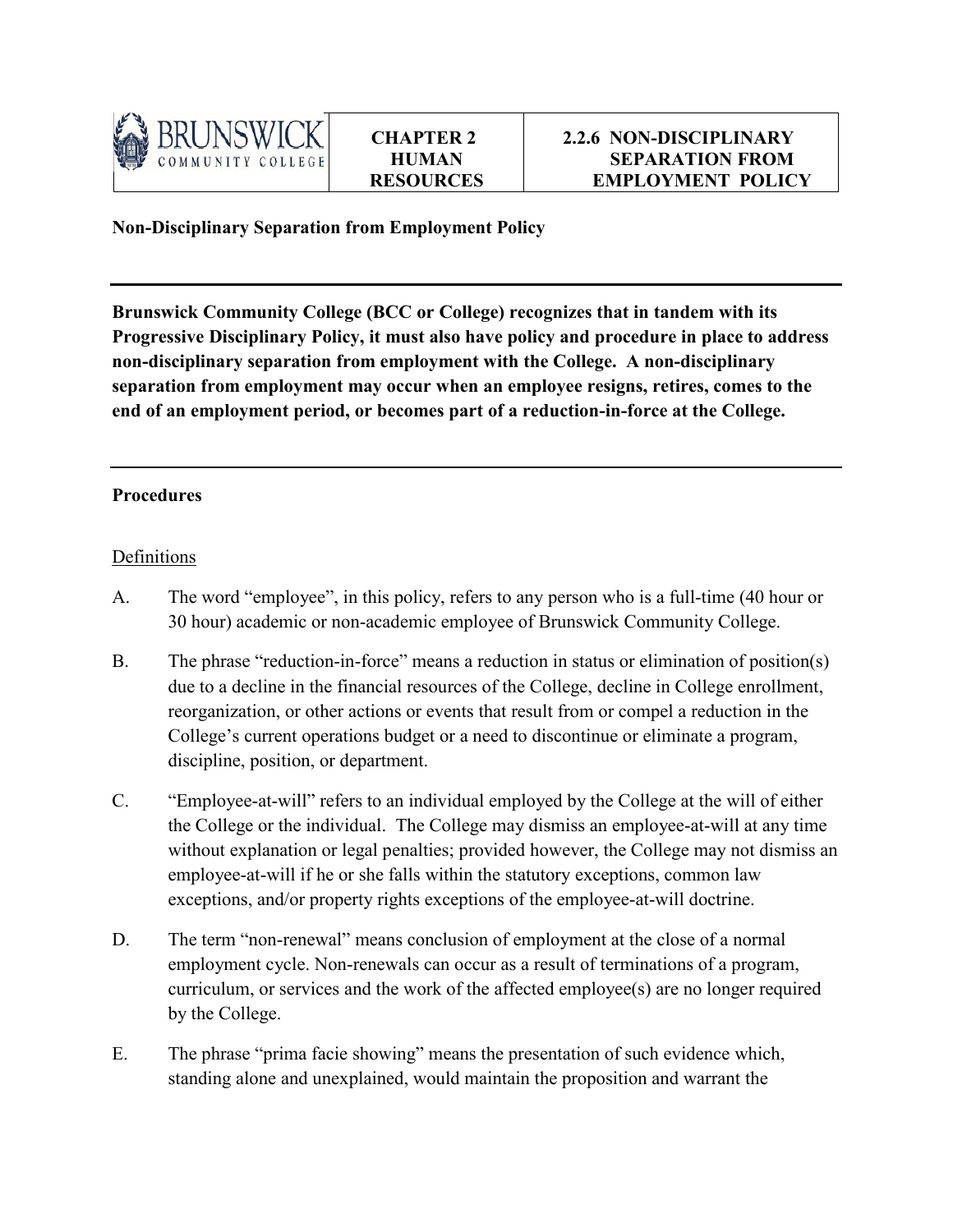conclusion of the involvement of race, sex, religion, national origin, handicap, or protected First Amendment rights in a decision of non-renewal.

- F. The word "Board" refers to the Board of Trustees of Brunswick Community College.
- G. The word "day" means each calendar day including weekends and holidays. When any time limitation prescribed by these regulations expires on a weekend or College holiday, said time limitation shall be deemed to expire on the next scheduled workday.

# Resignation and Notice of Retirement

The President is authorized to accept resignations and notices of intent to retire for and on behalf of the Board of Trustees. Written notices of intent to resign should be submitted to the President with a copy to the Director of Human Resources no less than 14 days prior to the last day of work. Curriculum instructional personnel are strongly encouraged to terminate only at the end of an academic term which is in the best interests of students. Under extenuating circumstances, the President may waive either of these requirements. When employees resign, their last day worked is their last day of employment. An employee is not entitled to any scheduled holiday occurring after the last day of work.

A notice of intent to retire must be submitted to the President and the Director of Human Resources at least thirty (30) days prior to the last date of employment; however, such notices may be accepted by the President under shorter time frames when circumstances warrant the same and when a suitable replacement is available. However, retiring employees providing lesser notice should bear in mind their first paycheck from the NC Retirement System could be delayed if processing is incomplete.

Employees terminating employment must contact Human Resources to schedule an exit interview. An employee exit interview must be completed for each employee leaving College employment. An employee who has resigned must report on or before his/her last day of work to the Human Resources office for an exit interview. The interview will be conducted by the Director of Human Resources using the exit interview form. The employee's supervisor is responsible for ensuring that the employee has completed the exit process.

## Non-renewal of Employment

- A. Written notice of non-renewal will be provided to the employee thirty (30) days in advance of the last date in a normal employment cycle.
- B. No reasons shall be given for a decision to non-renew.
- C. If a new cycle of employment is not to be offered, the employee shall be notified that no right to a hearing exists unless the employee believes the failure to be renewed has been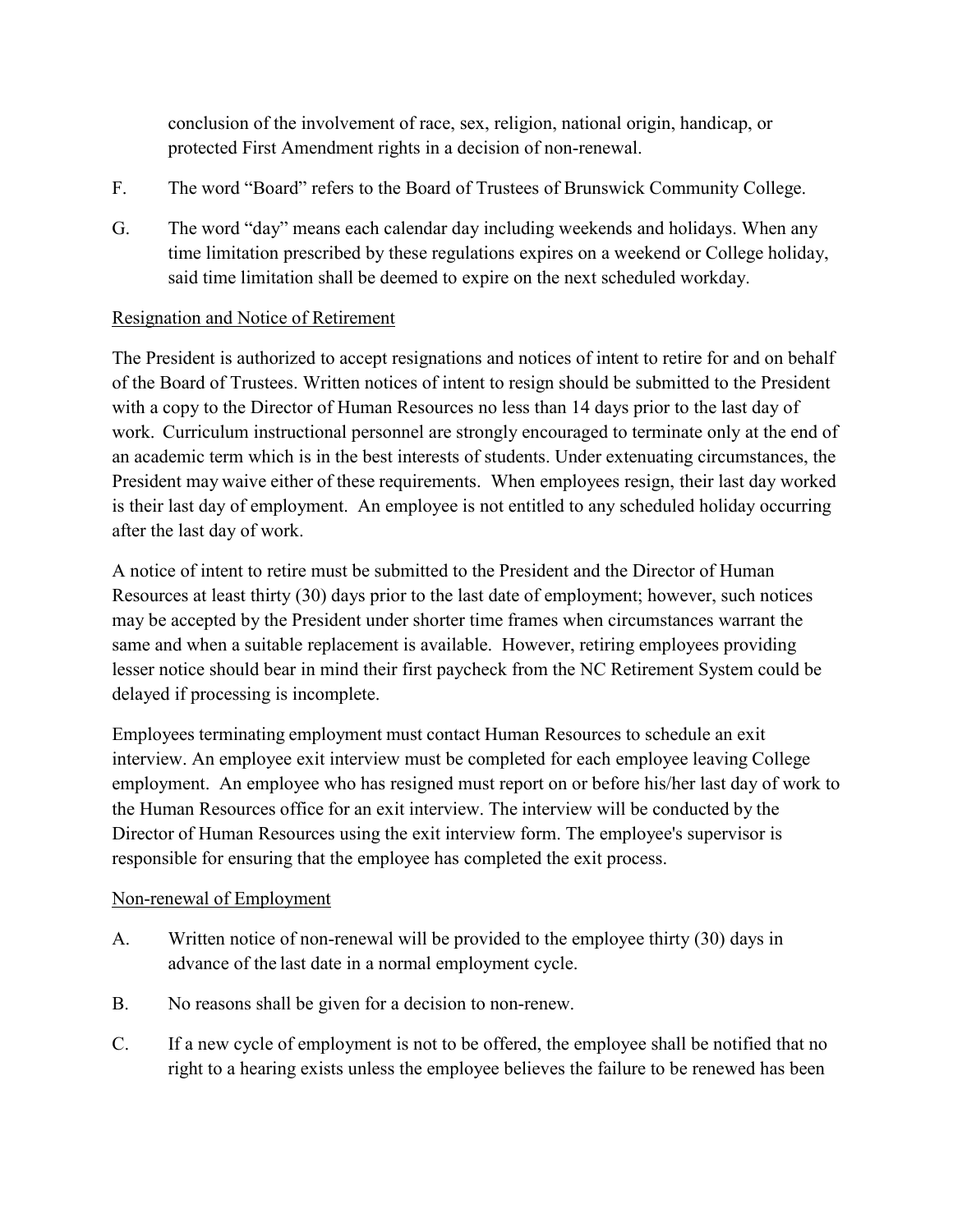due to the person's race, sex, age, religion, national origin, handicap, or the exercise of protected First Amendment rights.

- D. If the employee contends that renewal of employment is not being offered because of race, sex, age, religion, national origin, handicap, or exercise of protected First Amendment rights, the employee shall so notify the President within ten (10) days of receipt of the notice of non-renewal and shall detail the basis of the contention in writing thereby requesting a hearing before the Brunswick Community College Board of Trustees. The request must outline why the employee believes the non-renewal violated the employee's rights as protected by the First Amendment of the United States Constitution, Title VI and VII of the Civil Rights Act of 1964, Title IX of the Education Amendments of 1972, Section 504 of the Rehabilitation Act of 1973 and/or the Americans with Disabilities Act of 1990, or that the non-renewal was a violation of college policy. No other grounds for appeal exist.
- E. Upon receipt of a written request for a hearing, the Board Chairman has fifteen (15) calendar days to call a special meeting of the BCC Board of Trustees. During the proceedings, which will be conducted by the Board Chairman, the College will be represented by the college attorney and/or other college counsel, and the employee may be represented by an attorney or other advisor of his/her choice. The proceedings shall be closed to all except the non-renewed employee, his/her advisor or attorney, the President and other applicable college representative(s), the college attorney and/or other college counsel, the Director of Human Resources and the Trustees. At the hearing, the nonrenewed employee bears the burden of proving that the dismissal violated the employee's rights as protected by the First Amendment of the United States Constitution, Title VI and VII of the Civil Rights Act of 1964, Title IX of the Education Amendments of 1972, Section 504 of the Rehabilitation Act of 1973 and/or the Americans with Disabilities Act of 1990, or that the non-renewal was a violation of college policy.
- F. The hearing will begin with the employee's presentation of his/her case, and the President and/or his/her designee may then present a rebuttal. The fact-finding portion of the hearing shall be recorded. Deliberations of the Board following the fact-finding portion of the hearing shall not be recorded and will be conducted in closed session. The college attorney and/or other college counsel will be present and aide with the deliberations.

Within seven (7) working days after the hearing, the Chair of the Board of Trustees will provide a written statement to the employee and President as to the Board's intent to uphold or overturn the non-renewal. The decision of the Board of Trustees is final and the appeal process ends.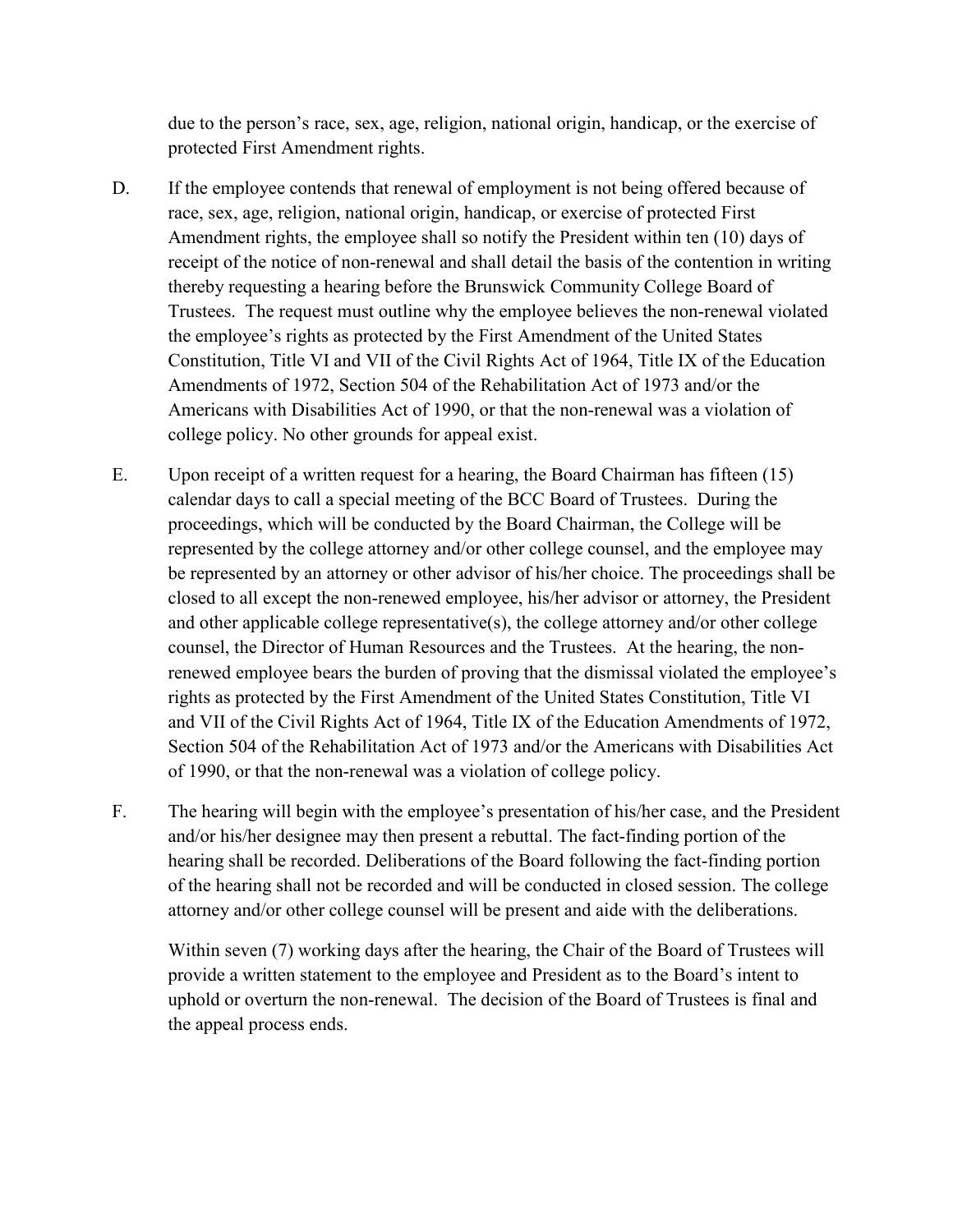# Furlough

A. Furlough is a temporary, involuntary period of leave from employment without pay but shall not include any period of involuntary leave resulting from disciplinary action. Section 29.18 of North Carolina State Law 2011-145 prohibits the furlough of any public employee paid with state funds unless the furlough is ordered by the Governor while acting to balance the budget or if the Governor approves a petition by the State Board of Community Colleges to allow furloughs of community college employees in order to balance the budget.

## Reduction-in-Force

A. A Reduction-in-Force is designed for the termination of employment due to the lack of sufficient funding as determined by the President after consultation with College Vice Presidents and the Finance Committee of the Board. All decisions made will take into consideration the needs of the population being served with respect to the mission and goals of the College while minimizing the negative impact on the level and quality of services provided.

Brunswick Community College reserves the right to reduce its personnel in the event of a decline in the financial resources of the college, a decline in college enrollment, reorganization, or other actions or events that result from or compel a reduction in the college's current operations budget or a need to discontinue or eliminate a program, discipline, position, or department. No reduction-in-force will be based upon personal malice, race, color, sex, religion, national origin, age, disability, the exercise of the right of academic freedom, or the right of freedom of speech as guaranteed by the First Amendment of the United States Constitution.

- B. In the event of a reduction-in-force, primary consideration will be to maintain sound and balanced programs and services consistent with the mission of the college. Secondary considerations may include other needs of the college, transference of skills/knowledge, overall preparation for the job, and length of service of individual employees.
- C. Termination of part-time personnel will be considered prior to termination of full-time personnel in all cases where it is practical to do so.
- D. Those terminated under this policy will be given first consideration for a period of one (1) year if there are openings for which they are qualified.
- E. Modifications in or the elimination of jobs due to changes in funding for grants are not to be treated as reductions-in-force subject to this policy.
- F. This policy does not govern dismissals of employees for misconduct or for lack of satisfactory performance or for any reasons specified in other policies of the College.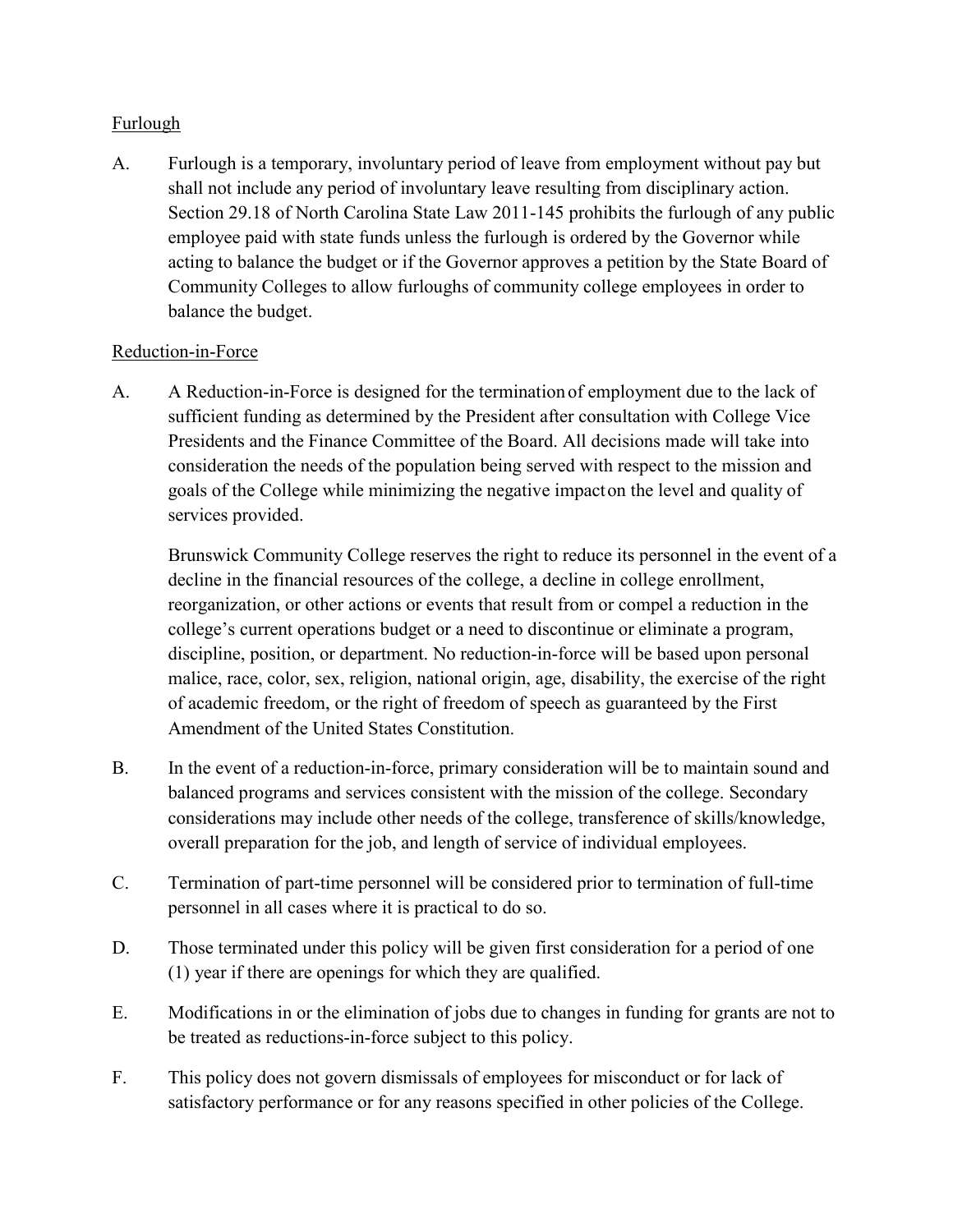- G. The President, in consultation with Vice Presidents, will determine when it is necessary to pursue a reduction in the work force because of a financial exigency or a bona fide reorganization. Job duties and functions will be reviewed in order to determine possible areas of elimination. If necessary, overall operations of the college will be restructured.
- H. The Vice Presidents, when requested to do so by the President, shall submit a written report to the President, within a period of time designated by the President, which identifies areas within each divisional jurisdiction that could be considered for a reduction-in-force.
- I. The President and Vice Presidents will identify the specific area(s) where a reduction-inforce will be made and the number of employees to be released from each area will be determined. This determination could be based upon a combination of the following criteria:
	- Category of employment probationary, part-time, full-time temporary
	- Necessity of the job performed
	- Abilities of the individual in carrying out current duties or potential reassigned duties
	- Academic qualifications and experience

The President and the Vice Presidents shall monitor college enrollments, availability of financial resources, program needs and staffing requirements, both present and future. The President, in consultation with the Vice Presidents, shall develop parameters for reduction in-force to ensure consistency within the College.

- J. When pursuing a reduction-in-force, the President will prepare a report for the Finance Committee of the Board that includes factual information that demonstrates the existence of a financial exigency or demonstrates that a proposed reorganization will result in more cost effective or efficient administrative unit(s).
- K. After receiving the statement from the President, the Finance Committee may obtain advice and recommendations from any College personnel it deems necessary. After it receives the President's statement and having due regard for the advice and recommendations received from both the President and other College personnel, the Finance Committee shall determine whether any option involving terminations must be acted upon. The Finance Committee will notify the President and the Chair of the Board of Trustees of their decision.
- L. The President shall provide written notice of termination to each employee dismissed under this reduction-in-force policy. Notifications shall be by registered mail, with return receipt requested. The notice will include an explanation of the reasons for the reductionin-force, and an explanation of why the employee was selected for termination.
- M. Employees who are to be terminated under this policy shall be provided with as much advance notice as possible in order to avoid personal hardship. Notice will be at least thirty (30) days in advance of the proposed date of termination.